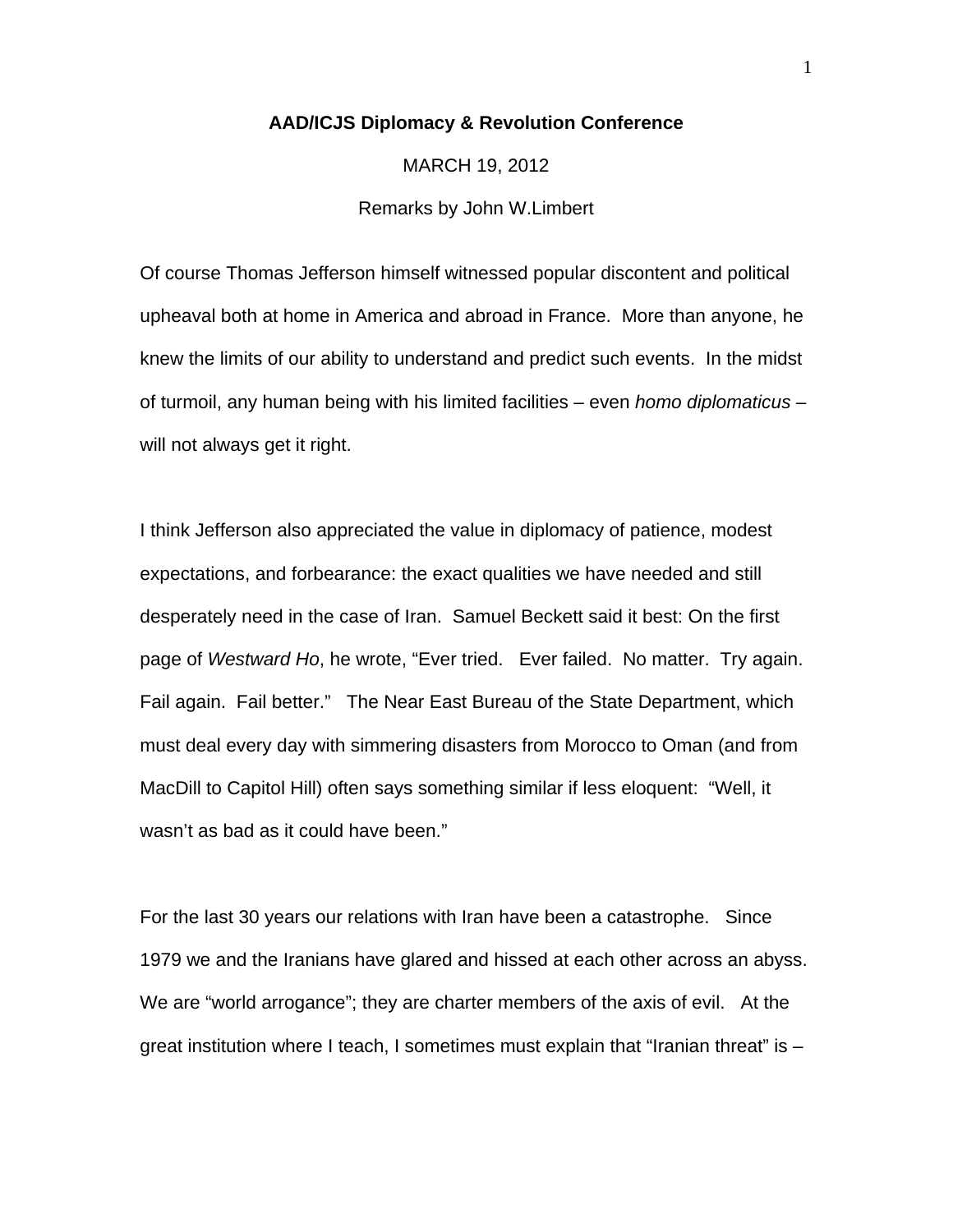like "damn Yankees", actually two words. 33 years of chest thumping on both sides has produced nothing but some very sore chests.

Recently the war drums have gotten louder. There is talk of air strikes, "bunker busters", "windows of vulnerability," and closing shipping lanes. I would like to believe that this talk is all hot air, but its sheer volume and quantity is worrying.

It seems like a long time ago, but in December 2011 reports said that the Iranians had disabled an American drone aircraft near the Iranian-Afghan border. If true, I would ask the Iranians to share their technology so that we could silence the droners in this country, particularly those who drone on endlessly about "Iranian threats", "ticking clocks", and "changing Iranian behavior". They would be doing us a big favor.

As diplomats in the midst of turmoil, what is our role? Of course by nature we are cautious, skeptical, and discreet. In October 1979 President Carter, pondering whether to admit the deposed Shah of Iran to the U.S. for medical treatment, asked Secretary of State Vance, "What do our embassy people say?" Vance replied, "They have repeatedly (sigh) advised us that doing so would put them in 'serious jeopardy'". All of us here will recognize "serious jeopardy" as diplospeak from polite and discreet Foreign Service Officers for, in plain English, "If you do it, we are all road kill".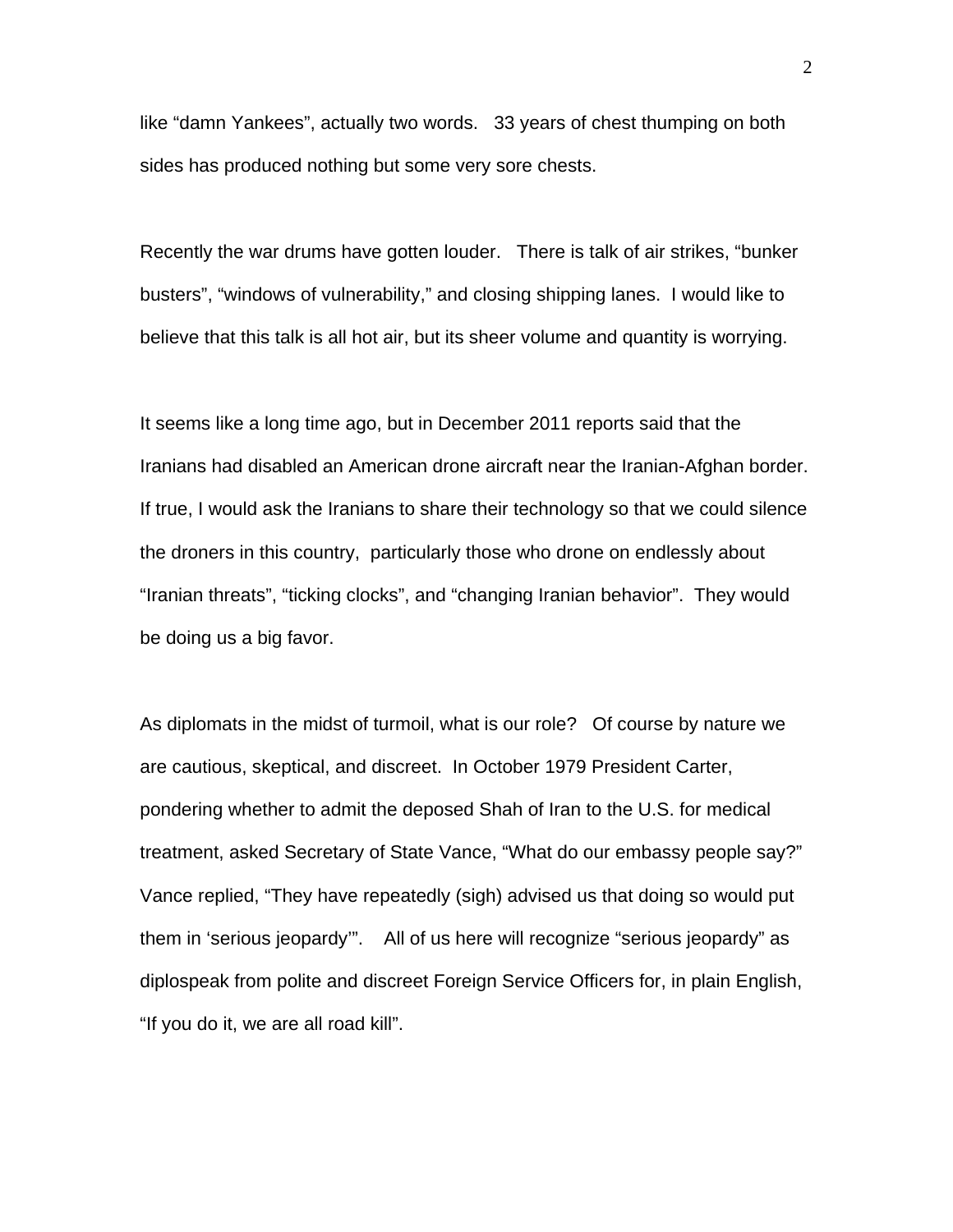If you read the record of Tehran embassy reporting from the decades before 1979, you will find that much of it is very insightful and goes directly against the official, rosy picture of Iranian conditions. Some of the best came from my colleague Bruce Laingen in July 1979. Asked "should we admit the Shah to the U.S.?" Bruce's reply was eloquent and free of diplospeak. He said that it might be the right thing to do some time in the future, but if you did it while Iran remained in turmoil three things would happen.

- 1. The moderate government of PM Bazargan and his nationalists would collapse.
- 2. Any chance of normal U.S. relations with the new revolutionary Iran would disappear.
- 3. You could kiss good-bye to any U.S. mission in Iran.

Who listened? Who cared? Three months later they did it anyway, and everything Bruce predicted came true. Frankly, we were lucky to get out of it alive.

So what does this mean for practitioners today? What is their role when presidents-for-life are running for the exits? I will end with two suggestions.

**First, remain skeptical**. Let us not fool ourselves. Let us not fall victim to wishful thinking either about an old regime or a new. In Iran we failed to see the revolution coming, to appreciate its fury, or to see the harsh direction it was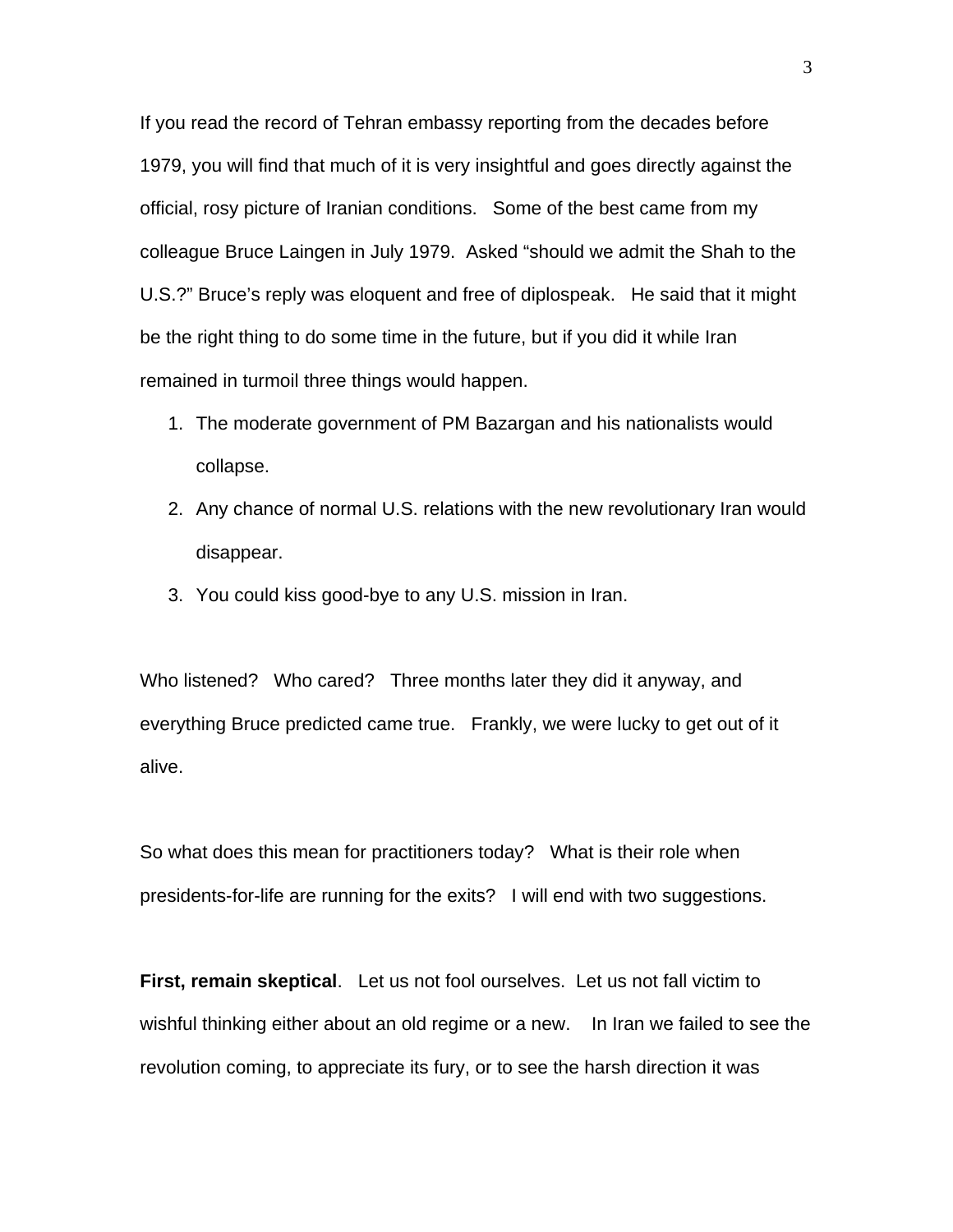going. One simple statistic should have warned us about change: by 1978, both urbanization and literacy in Iran had passed 50 per cent. Today simple demographics are also telling us that days of the old, authoritarians are numbered.

As for the changes happening today in the region, we should probably not be dancing in the streets. Not yet anyway. Perhaps our reaction should be, in the words of W.S. Gilbert, "modified rapture." We don't know where all these changes will lead, but we should expect difficult times both for us and our openminded friends in the Middle East. Will things be better in Egypt? I hope so, but I'm not convinced. Recently an Islamist student group successively pressured authorities to block the screening of that wonderful, Oscar-winning Iranian film "Separation" at Cairo University. Why? Because, they said, it promoted "Shia ideas". Such an incident may mean nothing. But it could also be a sign of an intolerant and difficult future for post-Mubarak Egypt and our friends there.

## **Second, practitioners should appreciate the power of the ghosts of history**.

In the interest of full disclosure I should say that I am by training a historian. I have no grand theory of diplomacy. But like it or not in all our relationships we must deal with the ghosts in the room. In the case of Iran, these ghosts include Mosaddegh, Kim Roosevelt, Richard Helms, Morgan Shuster, the AIOC, and even the infamous 1828 Treaty of Turkmenchay. I am sure these ghosts exist in